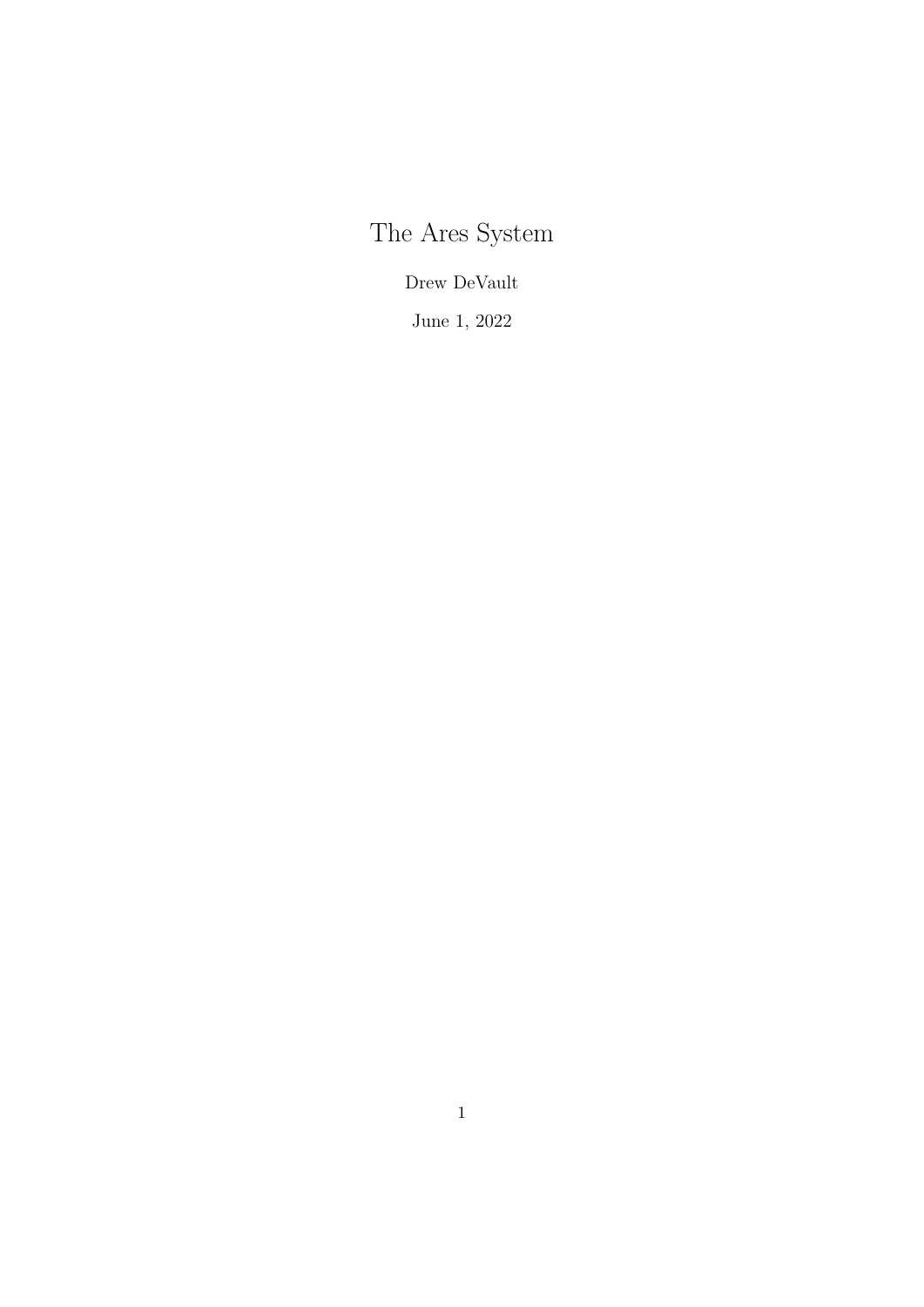## 1 Introduction

The Ares Operating System is an operating system under development which aims to provide a robust and reliable general-purpose system. This is achieved with a focus on simplicity and the composition of discrete components, each with a carefully considered scope, many of which have general-purpose applicability beyond the Ares system itself.

The major components of the Ares system are:

- Helios: A micro-kernel with capability-based security and minimal services.
- Mercury: Low-level userspace service bus and driver framework.
- Venus: A collection of hardware drivers for Mercury.
- Gaia: The Ares high-level programming environment & API.
- Luna: A POSIX compatibility subsystem for Gaia.
- Ares: The Ares desktop software distribution and "super-system".

The ultimate goal of the Ares system is to provide a reliable general-purpose operating system for both end-users and service providers. Its novel approach to networking will combine all of the typical user's devices into a single system, secure, distributed, and unconcerned with restrictions such as NAT and network censorship. It will enable users to build a distributed computing system which accommodates their own needs through personal digital sovereignty, as well as to enable small-to-medium service providers to offer highly integrated services to provide CPU, storage, and other resources to users who prefer a more managed experience.

The Ares system is a great undertaking that, at this time, remains largely aspirational. However, over the past three years, the system's programming language, Hare, was developed from scratch and has reached a sufficient level of maturity to facilitate the development of the Ares system. The micro-kernel, Helios, is also under active development. The remainder of the system is in the design and conception phase.

As this document describes higher- and higher-level components, it becomes more vague. Many details of components like Gaia and Ares are less novel and innovative, drawing from existing operating system designs, and these matters are not covered by this document. To avoid over-designing the system, these details will be made more concrete only when the lower-level components which facilitate them are ready to be built upon.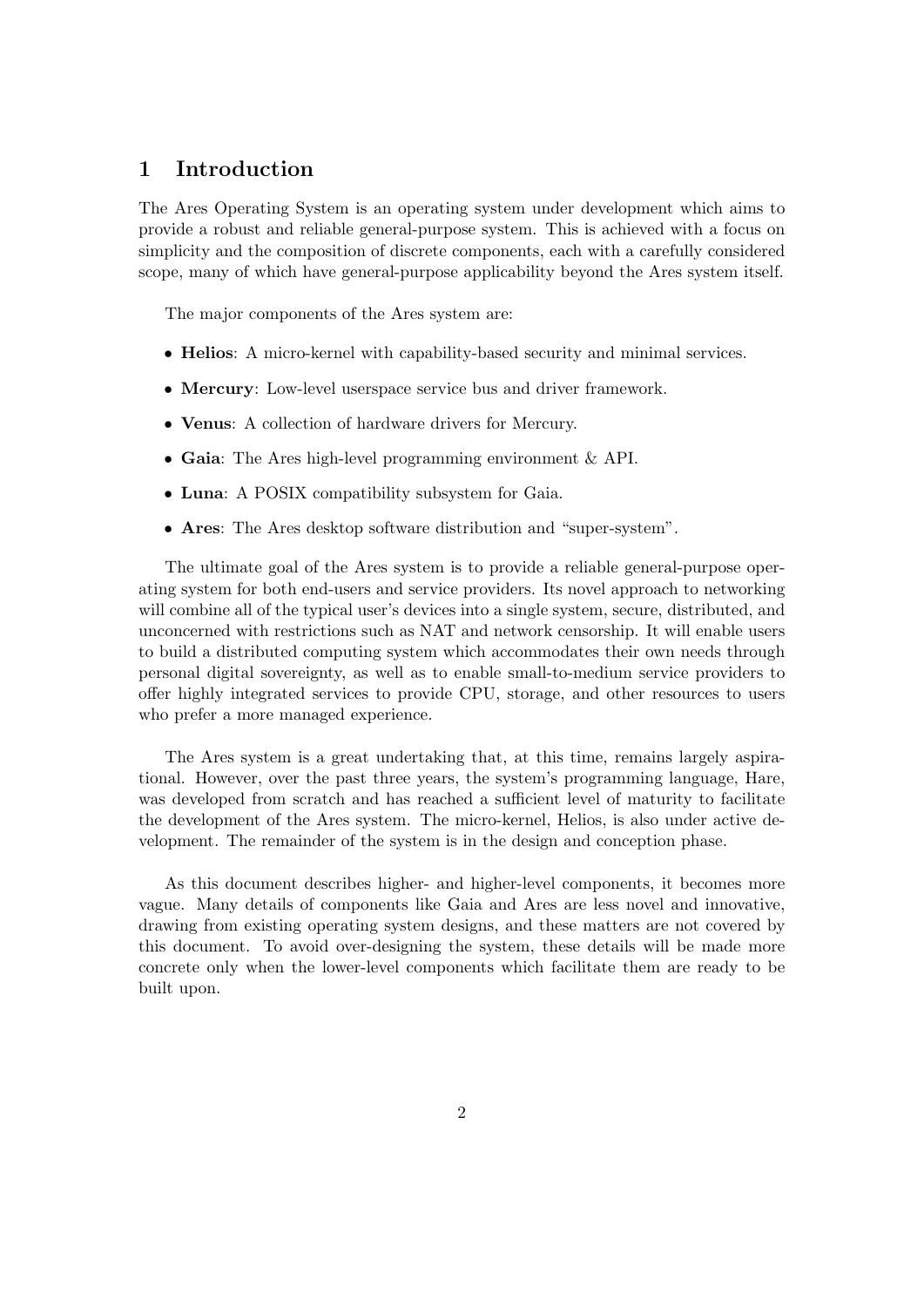# 2 Scope and ambitions

This paper lays out a wildly ambitious system which will take many years to complete and is likely to fail. It will be worthwhile nevertheless.

Ares will cultivate a new generation of programmers with a set of waning skills in areas like kernel hacking and driver development. The team leading up this work has an extensive established background in many relevant technologies, from language and compiler design to kernel hacking and graphics.

Ares will drive research and development in many generalizable domains. It will validate and improve the design of the Hare programming language. The Helios and Mercury systems together are small in scope, but useful on their own merits even without the rest of Ares. The debugger is novel and will be portable to other systems and languages, and will drive the development of features like DWARF in Hare. The GUI toolkit designed for Ares will also be portable and inject some much-needed innovation into open source GUI toolkits.

The successful execution of this project will produce a useful system early in its development and set it up so that the innovations justified by this system will build towards a complete solution. The development of this system will produce useful innovations early, even if the complete result will take a long time and a lot of investment.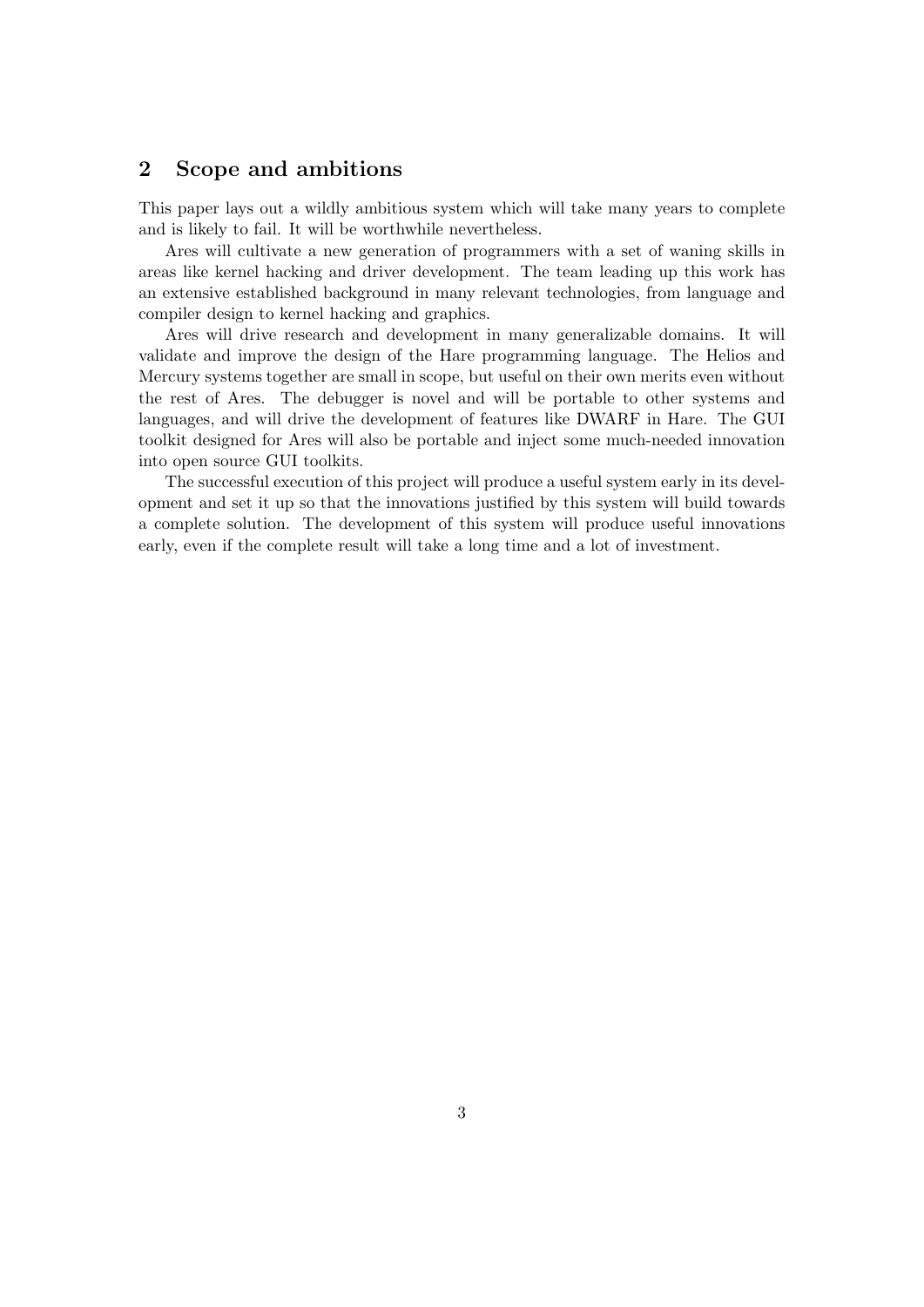# 3 The Helios microkernel

The Helios microkernel is at the heart of the Ares system. The kernel design is inspired by seL4, but with a greater focus on practicality. It relies on capability-based security and provides a small set of services to userspace, including:

- System initialization
- Address space management
- Capability management
- Process scheduling
- Inter-process communication
- Interrupts
- Hardware I/O

These primitives are provided to the initial userspace process, which is then responsible for all policy related to the delegation of any of these rights via the capability system. Similar to seL4, the kernel does not allocate resources for itself, and has highly predictable runtime behavior.

## 3.1 Security

Capability-based security is based on the use of unforgeable tokens, enforced by the kernel, which entitle the bearer to certain rights. These tokens can be delegated to other processes, or derived from to produce a capability tree. The administrator can take advantage of this, with careful planning, to produce a hierarchy with any desired level of sophistication or isolation, providing any required degree of isolation without resorting to virtual machines or complex containerization systems.

The kernel's capability-based approach to security is significantly more reliable than approaches favored by other systems. Unix-like systems such as Linux rely on Unix file system permissions, groups, and file modes, to limit the creation of file descriptors. Modern Unix-like systems have essentially converted file descriptors into capabilities. However, this system was developed from the top-down, rather than the bottom-up. It is a frequent source of errors and the APIs designed around them are cumbersome and ill-suited to this design.

Capability-based systems such as seL4, as well as higher-level systems, have demonstrated capabilities as the superior approach to system security. Helios will take advantage of this approach accordingly.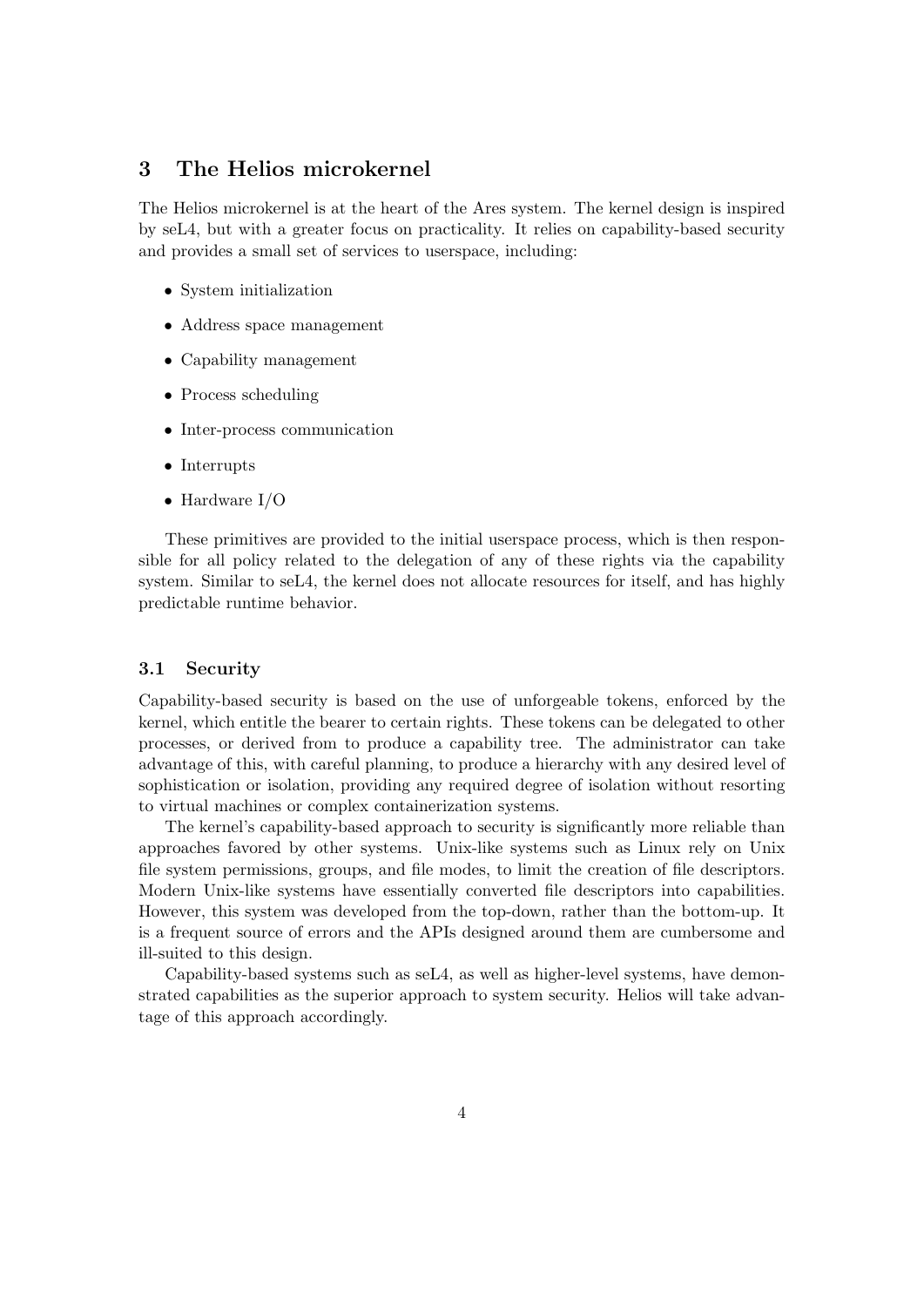## 3.2 Portability

The kernel currently targets x86 64. A separate prototype kernel for RISC-V, Carrot, was independently developed in Hare and is planned to be merged into Helios. AArch64 support is planned as well. Additional platforms will first require the development of a qbe backend, so that the Hare compiler can target these platforms. The effort required for such a port is smaller than for most programming systems; RISC-V support was completed by one person over the course of a few months.

Porting the kernel itself to a new platform is relatively straightforward. It is a small program whose platform-specific code is smaller still.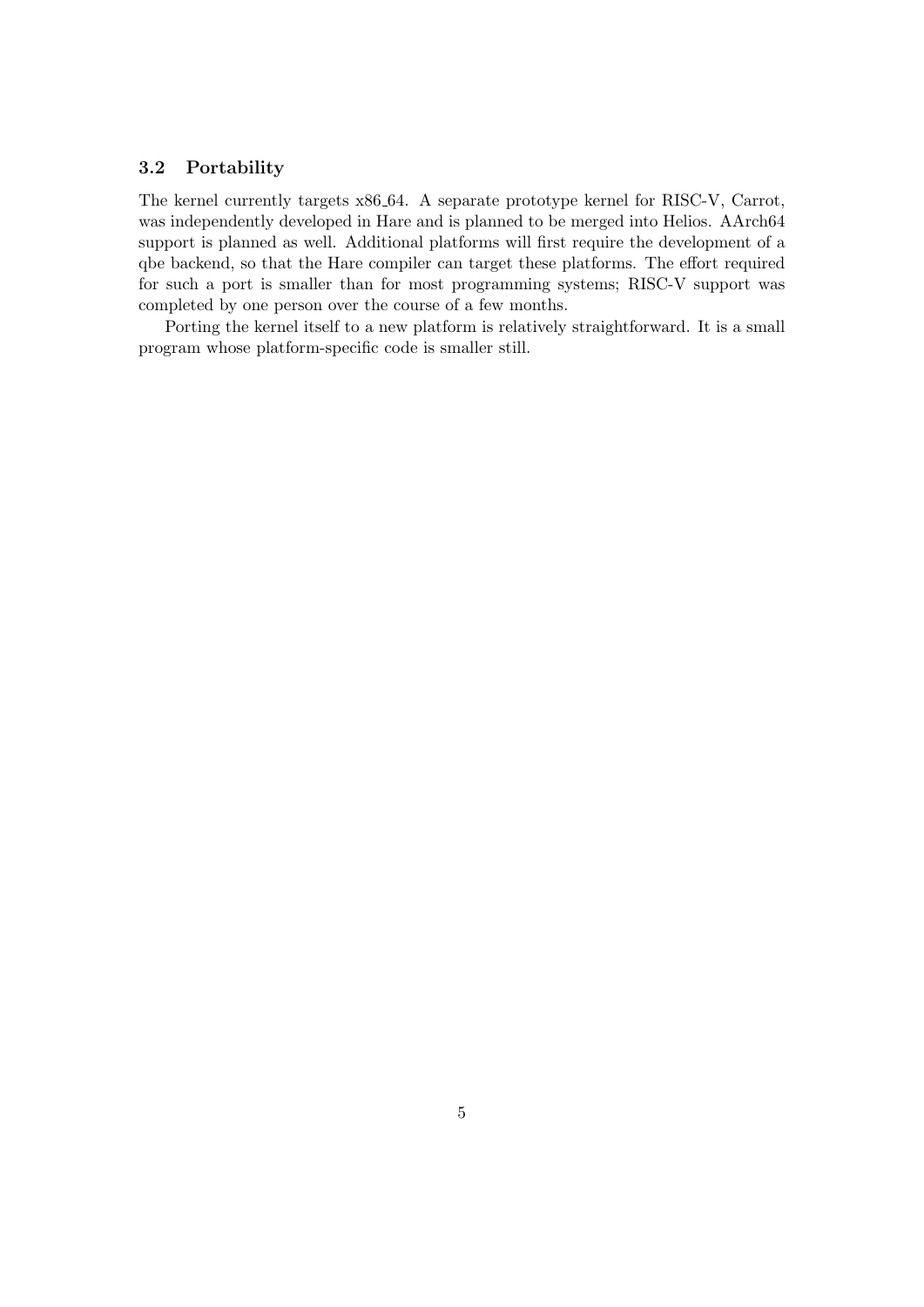# 4 The Mercury system

The Mercury system sits on top of Helios and provides two major components for Ares:

- A framework for driver development
- Abstractions for low-level system features
- A low-level service bus

Mercury provides a small set of runtime libraries to support a minimal programming environment, with primitives such as string manipulation and hashing functions. In this respect it provides services similar to libc, though much smaller in scope.

Mercury will also provide a service bus, which will establish IPC primitives between various system components, allowing userspace software to take advantage of services such as networking and file systems. In this respect, it holds a view of the structure of the low-level services available for the operating system as a whole, and provides access to these services to high-level userspace processes.

Finally, the Mercury system will provide abstractions which are implemented by the drivers. It will provide an interface for disk drivers to implement that may be leveraged through a common API, and build on top of these with file system abstractions and a virtual file system. It will also provide implementations of some common features, such as TCP and UDP.

## 4.1 Application-specific usage and Mercury service composition

The service bus will be designed irrespective of the services which run on it, thus the availability of features such as a virtual file system can be included or omitted at the discretion of the administrator, or novel features may be included as appropriate. Thus, it will be possible to build application-specific systems on top of Mercury which omit the remainder of the Ares architecture.

Such systems have a smaller attack surface, and less complexity, and thus poses more reliability. Special-purpose computers, such as network appliances, robotics applications, and embedded use-cases, may be designed on top of this platform. There is little need for a firewall to have user logins, system consoles, or graphics drivers – let alone a graphics subsystem. Likewise, a device for monitoring machine health at a factory might transmit UDP packets and read data from GPIO, but has little need for anything else. The most secure and reliable code is code that is not there.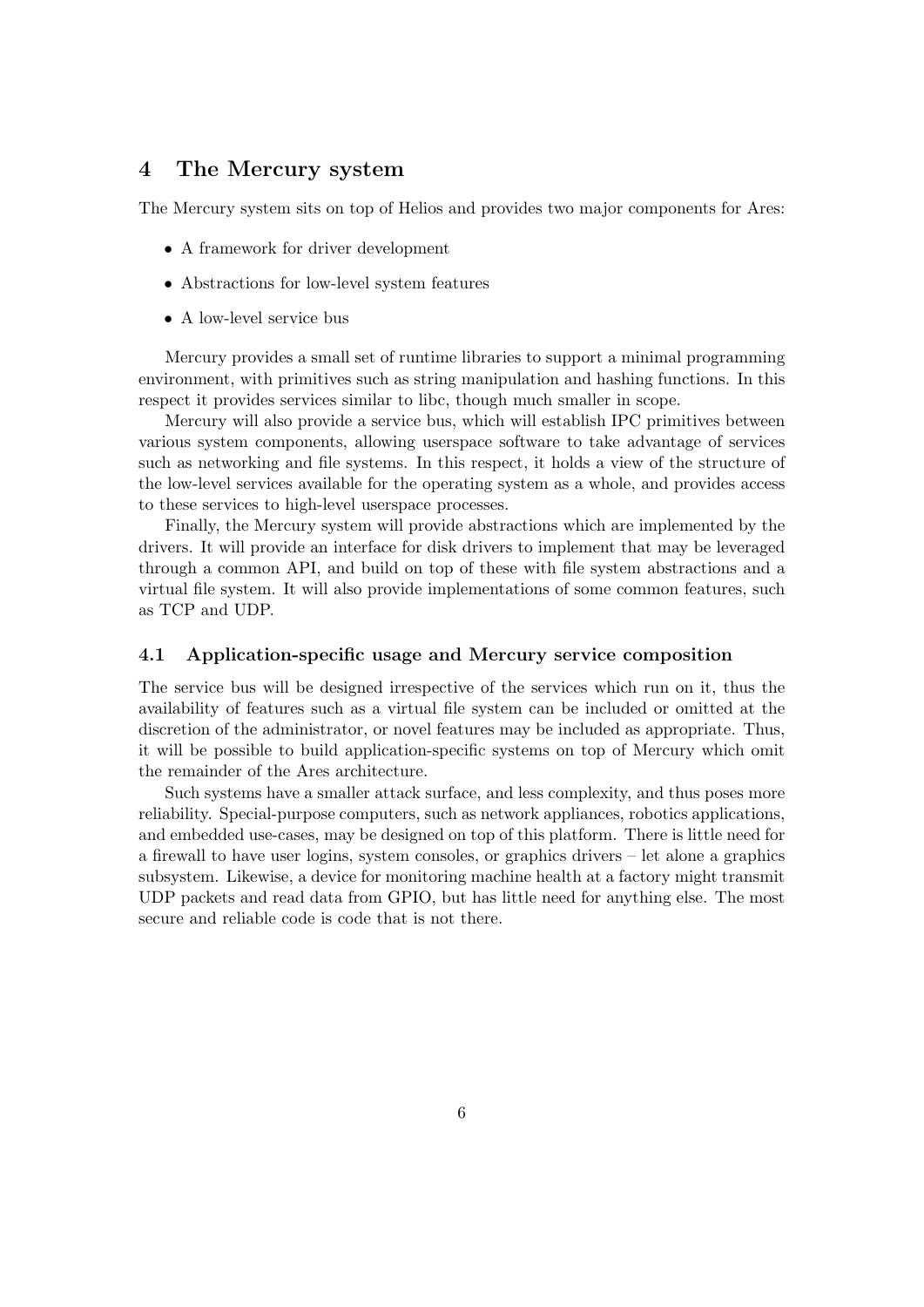## 5 The Venus driver collection

Venus is a collection of free software driver implementations built on top of Mercury. It is technically unbounded in scope; any driver is welcome for any class of hardware, and there is no shortage of hardware designs to accommodate.

However, in practice, we do not expect to have the labor pool necessary to support the development of a large number of drivers. We intend to focus instead on the drivers which are necessary to support our own use-cases, with specific hardware in mind, and anticipate that other groups with an interest in Venus will do the same. It is expected that the following drivers will be developed at a minimum:

- Most hardware emulated by QEMU
- Disk drivers (SATA, NVMe, etc)
- Various Ethernet drivers
- Intel HD graphics, Intel HD audio
- FAT  $&$  ext4 file system drivers
- Various simple drivers: clocks, serial, etc

Some generalizable components (e.g. PCIe support) will call for the development of Venusian abstractions which are out of scope for Mercury.

Graphics are an area with a great deal of depth and complexity in drivers. It is likely that, at first, the goal of graphics drivers in Venus will be to provide simple frame-buffers, omitting hardware accelerated or 3D graphics. Within these constraints, it may be feasible to develop additional graphics drivers with a small team, such as for AMD GPUs. It may also be possible to port some drivers from other systems, independently from Venus, such as Linux's KMS/DRM stack and Mesa's OpenGL and Vulkan implementations. The development of a more sophisticated graphics stack in Venus would also allow us to build drivers for features such as webcams or hardwareaccelerated video encoding and decoding.

Wireless networking drivers and printer drivers (the latter likely permanently limited to printers supporting the Internet Printing Protocol) are additional "stretch" goals for Venus. Many of these drivers will require non-free firmware components to work; replacing these is out-of-scope for Venus.

Importantly, though Venus is presented as a single collection of drivers, the microkernel design allows for the user to pick and choose only the drivers which are applicable to their hardware. Compare this with Linux, where most kernel configurations are shipped with thousands of drivers which are loaded as modules in ring 0. Venusian drivers run in userspace and derive their rights from narrow capabilities, preventing poorly scrutinized drivers or obscure code-paths from leading to a larger compromised system. The worst thing that a floppy disc driver with a vulnerability could do is erase your floppy discs; on Linux it could compromise your entire system.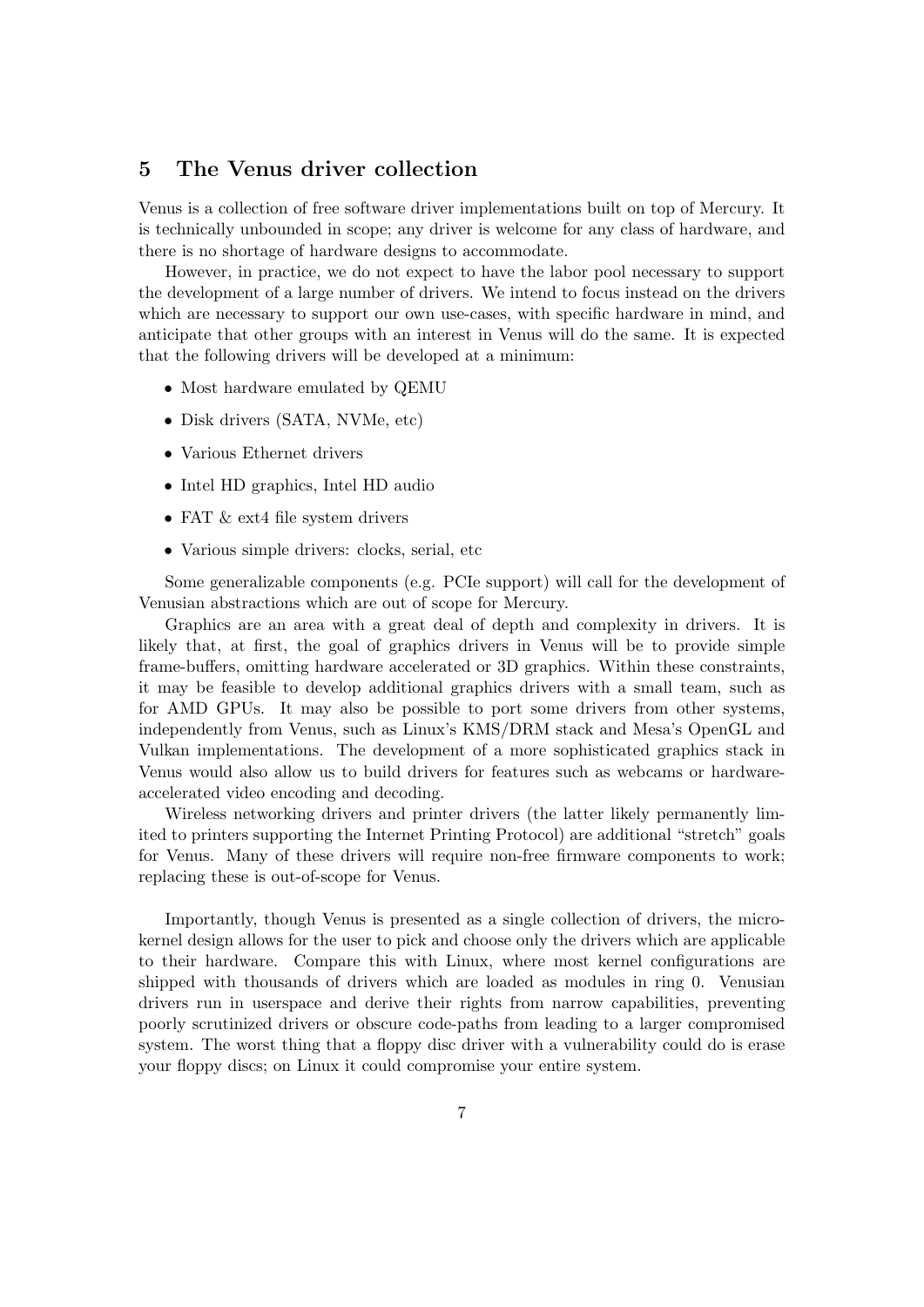# 6 The Gaia programming environment

Gaia will provide a general purpose computing environment for the Ares system. It will include the following components:

- A port of the Hare standard library
- A virtual file system for accessing device drivers
- System utilities (shell, core utilities, etc)
- A multi-user environment; logins and session management
- A high-level service manager (like OpenRC or systemd)
- Programming tools (compiler, debugger, etc)

Gaia will draw much of its inspiration from Plan 9. Many of the design details of Gaia are subject to change: it is the primary means by which most programmers will interact with Ares, and as such this component will be the focus of a great deal of research and development.

## 6.1 The virtual file system

Gaia will introduce concepts similar to Unix users and file ownership semantics, and will provide access to lower-level system components through virtual file systems analogous to /dev, /proc, and /sys on Linux. Unlike Linux and other modern Unix-likes such as \*BSD, the implementation of these files will draw more inspiration from Plan 9, facilitating their features through text-oriented APIs rather than ioctls. Also similar to Plan 9, Gaia will provide per-process file system namespaces and bind & union mounts to create a view of the system which includes only what is appropriate to each process. This approach provides strong isolation without requiring containerization, and offers design improvements for features like VPNs and display servers.

## 6.2 The Gaia shell & system tools

Gaia will also provide a scriptable interactive command shell, drawing design inspiration from Plan 9's rc. This design is much simpler than POSIX shell or its derivatives (such as bash), and also allows the user to write more robust scripts without concerning themselves with matters such as proper use of quoting.

The system utilities will diverge somewhat from Plan 9. The suite of POSIX utilities such as "ls" are reasonably well-designed, but exceed the appropriate scope. Most Gaia commands will be compatible with a subset of the POSIX specification. However, no deference to the standards will be made for the sake of compatibility alone; for example we will ship "tar" rather than "pax".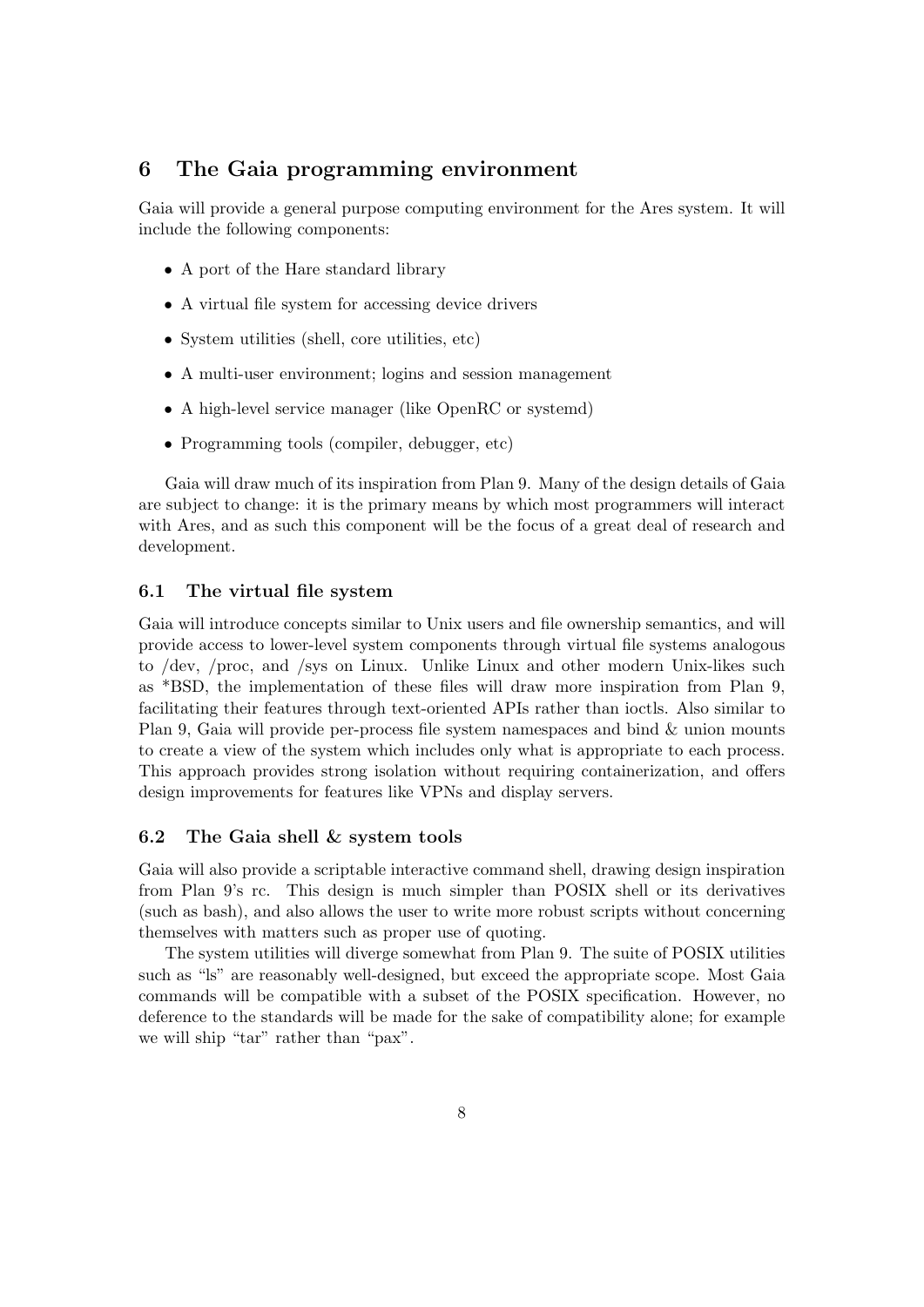## 6.3 Multi-user environment

Gaia will provide a multi-user environment for the Ares system. It is responsible for user management in a manner similar to Unix, as well as handling user log-ins and session management. It will enforce isolation between users by providing different views of the file system, each user's personal data being encrypted at rest and isolated at runtime with capabilities.

These systems will be designed to be extended upon by higher-level components. Gaia will provide a simple login system analogous to "getty" on Unix, but will also provide a means for Ares components to offer different approaches to session instantiation, such as a remote access system or a graphical login manager.

#### 6.4 Service management

The Gaia service manager will work similarly to service managers on other operating systems. It will run a set of services on start-up or on-demand, on a system-wide and per-user basis. It will offer the ability to configure the capability tree and resource allocations for these services. The service manager will also act as a process supervisor, automatically restarting faulting services according to system policy. It will also provide a centralized logging system, which will be available over the network and can aggregate logs over a larger network.

The service manager may be redundant with the Mercury service bus; these components could ultimately be merged.

#### 6.5 Programming tools

Gaia will provide tools to help programmers develop software for the system, as well as for planning and characterizing the behavior of their software at runtime. One approach will take the form of observability tools, which will allow the programmer to characterize their software's resource utilization and other metrics of interest. This system will also allow for remote monitoring for service providers. In essence, it will provide the functionality offered by Unix tools such as Prometheus, Alertmanager, Jaeger, and DTrace.

The Gaia system will also provide a debugger. The design of this debugger will be inspired mainly by that of Plan 9's acid. This design calls for the development of a domain-specific debugging language, whose primitives can be used to build higher-level components such as an interactive debugger. We intend to generalize this approach further than Plan 9 to facilitate the other features mentioned above, such as DTrace-like functionality, as components built on top of the debugging system.

#### 6.6 Luna: POSIX support

POSIX was initially published in 1988 and has maintained backwards compatibility ever since; a laudable result when considered with its goals. However, many of its drawbacks remain as persistent sore points in Unix environments, and POSIX does not provide a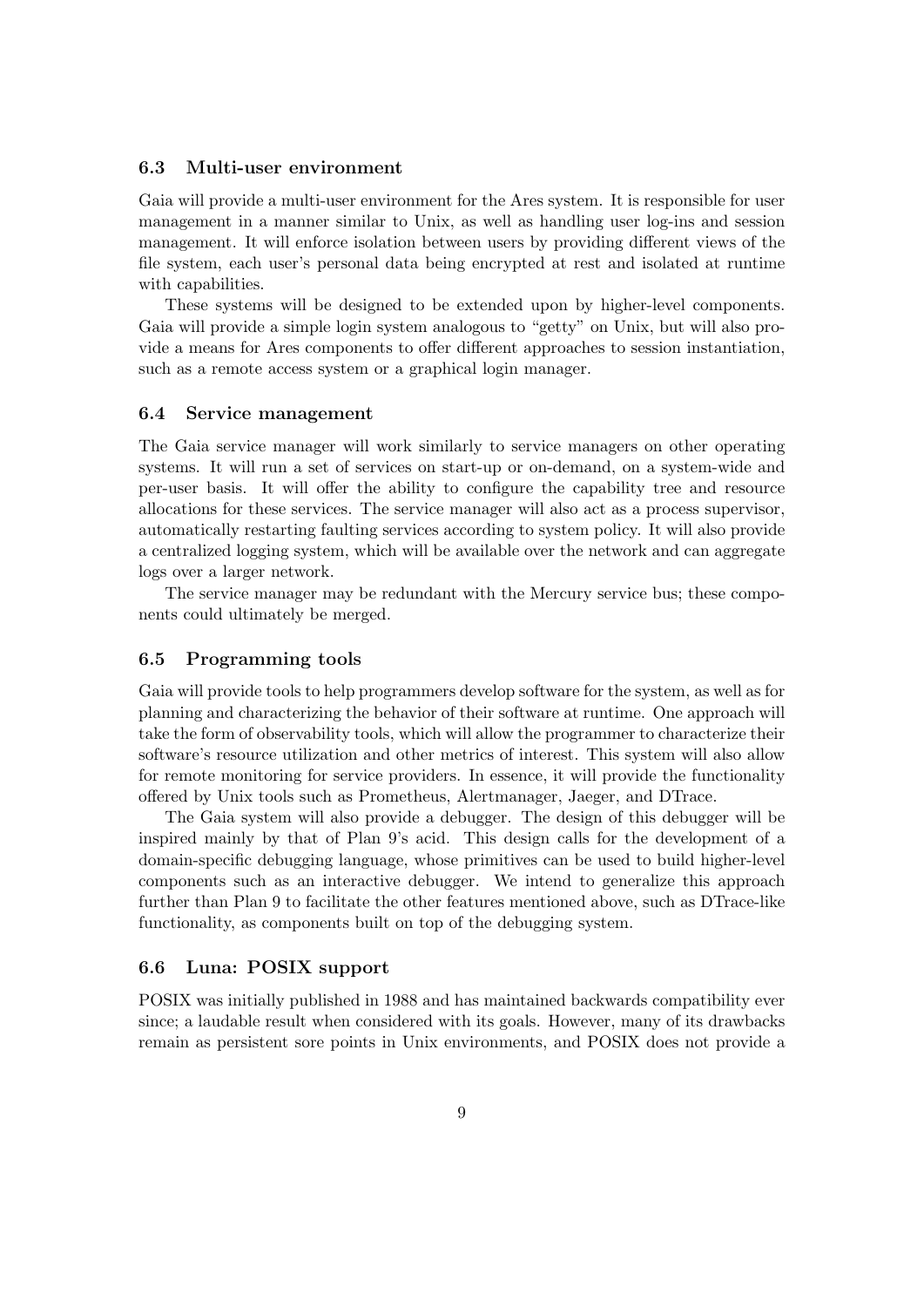framework for overcoming these issues. We wish to move on from the legacy design of POSIX with Gaia.

This said, we must acknowledge that the vast body of software written today is written for POSIX systems. To provide users a means of using this body of software, the optional Luna system will offer an alternative interface to Gaia which is, for the most part, POSIX compatible. The Luna system will be developed with a focus on facilitating the use of existing software, but not from a desire to achieve perfect POSIX compatibility. We will not shy away from patching existing software to work around the limitations of Luna.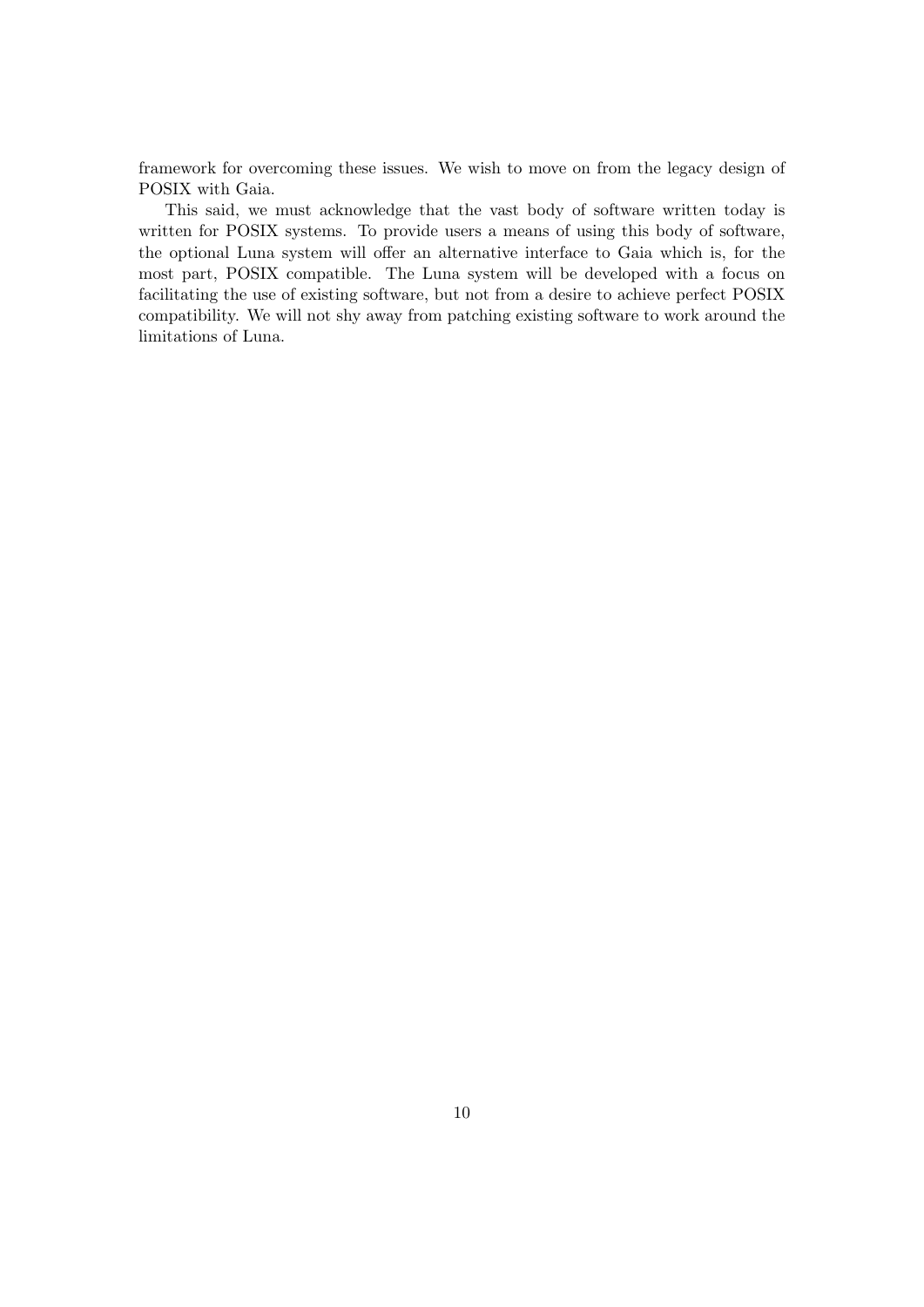# 7 The Ares system